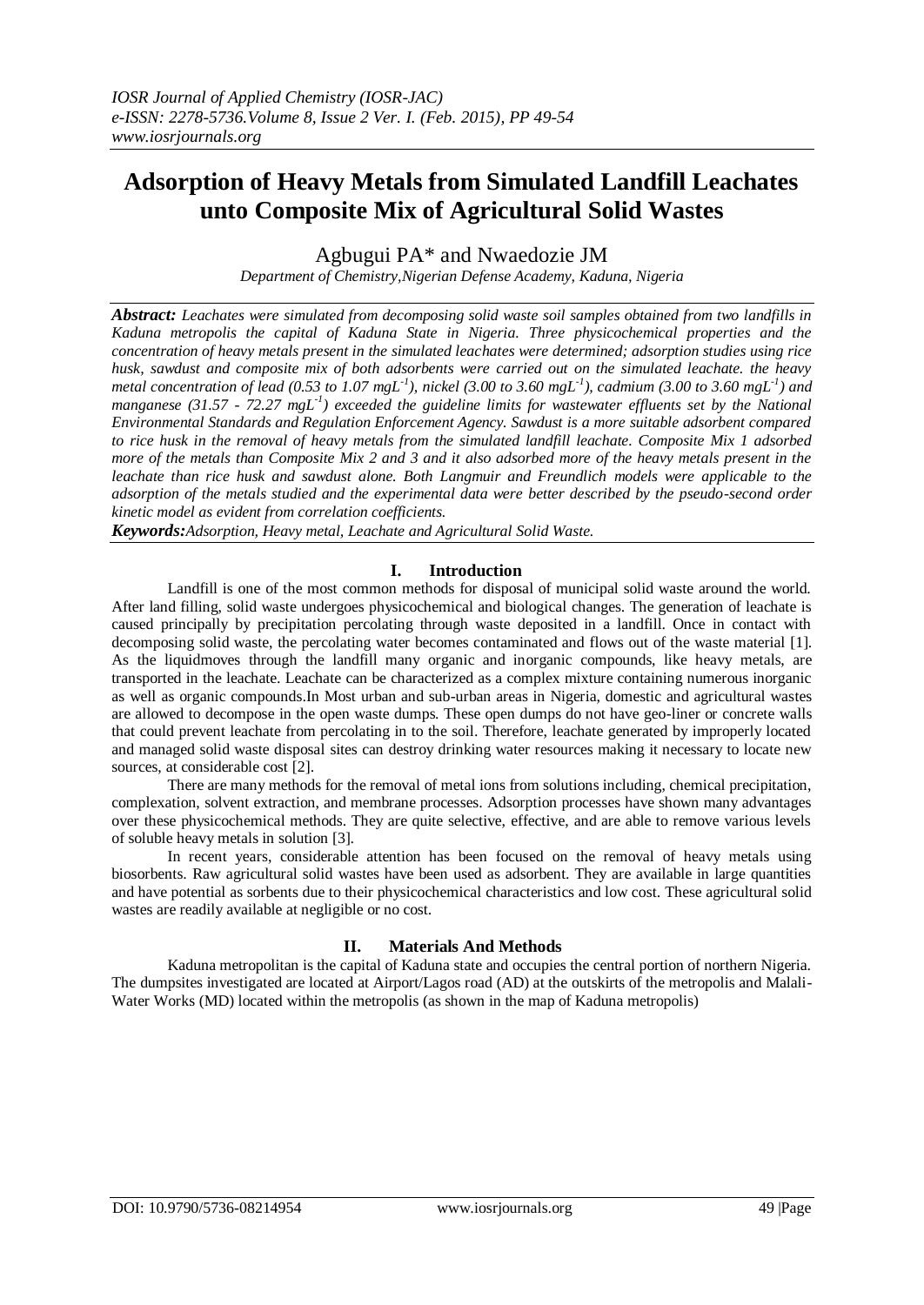

**fig. 1:** Map of Kaduna Metropolis (Nigeria).  $\mathbf{F}_{\mathbf{I}}$ 

## Key to dump sites:

AD: Airport/Lagos Road Dumpsite;MD: Malali Dumpsite

# **Sample Collection And Preparation:**

Decomposing solid waste soil samples were collected randomly from twelve different points at a depth of 0 to 30 cm with a soil auger, mixed thoroughly to form bulk composite samples; samples were only taken from freshly exposed surfaces, kept in polythene bags and labeled [4]:

(i) AD: Airport/Lagos road Dumpsite (ii) MD: Malali Dumpsite.

These were then transported to the laboratory where the samples were air-dried.

## **Adsorbent:**

Rice husk and sawdust waste were collected from local rice and timber mills and used as adsorbents in this study. The rice husk and sawdust were air dried, ground and sieved through a laboratory sieve of 2 mm diameter. With the exception of grinding and sieving no other pre-treatment of the rice husk and sawdust was diameter. made prior to the adsorption experiments [5].

# **Leachate Simulation:** The same collected from local rice and used as  $\mathbb{R}$  and timber mills and used as  $\mathbb{R}$  and used as  $\mathbb{R}$  and used as  $\mathbb{R}$  and used as  $\mathbb{R}$  and used as  $\mathbb{R}$  and used as  $\mathbb{R}$

Seven hundred grams of the decomposing solid waste soil samples into different 5 litre flasks. Exactly Exactly 2.8 litres of distilled water (four times the sample weight) was then added. The mixture was mixed thoroughly and allowed to stand for 48 hours at room temperature. Continuous stirring was done manually at intervals. After 48 hours the solid and liquid portions were separated first by decantation, and the liquid portions were then filtered with Whatman 540 filter paper to remove debris and stored at  $4^{\circ}$ C. The simulated leachates were then analyzed for heavy metals before the adsorption experiments [6].

#### **Batch Experiments:**

For the adsorption experiments rice husk, sawdust and composite mix of rice husk and saw dust [comprising Mix-1: 25% rice husk and 75% sawdust; Mix-2: 75% rice husk and 25% sawdust and Mix-3: 50% rice husk and 50% sawdust (weight by weight)] were used as adsorbents for the removal of heavy metals from the simulated leachates.

# **First Batch Experiment:**

One gram of the adsorbent was weighed into a conical flask and  $100 \text{ cm}^3$  of the simulated leachate added. The suspension was agitated at 250-rpm agitation speed with a Stuart Mechanical Shaker at room temperature for 2 hours and then filtered into a labelled  $100 \text{ cm}^3$  plastic bottle through Whatman No. 540 filters paper to remove any suspended adsorbent and stored for elemental analysis [7].

# **Second Batch Experiment:**

Batch sorption treatment was carried out with the ratio 1 g of adsorbent in  $100 \text{ cm}^3$  of simulated leachate samples in different conical flasks. The suspensions in all sorption assays were agitated at 250 rpm agitation speed with a Stuart Mechanical Shaker at room temperature for various contact time, "t" (5, 10, 15, 20, 30, 45, and 60 minutes) [7 & 8].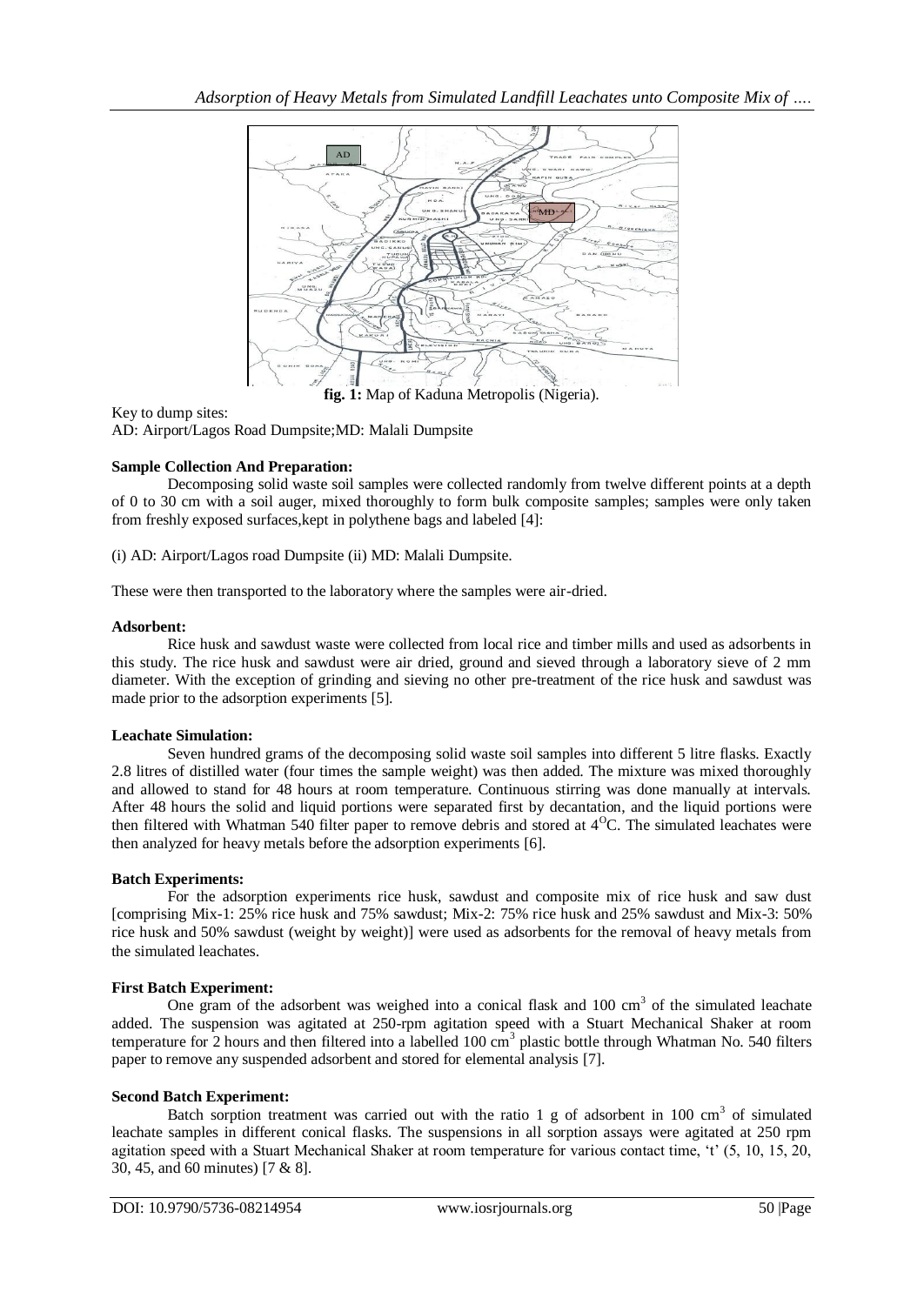## **Instrumentation:**

Concentration of considered heavy metal ions was determined by a Bulk 210 Scientific Atomic Absorption Spectrophotometer Model 210 VGP, while the pH, conductivity and total dissolve solids (TDS) of the simulated leachate were measured with HACH pH, Conductivity and TDS meter respectively.

# **III. Results And Discussion**

The simulated leachates varied form pale yellow to dark brown in colour. Physicochemical characteristics of the leachates depend primarily upon the waste composition and water content in the waste. The pale yellow to brown color of the simulated leachates is mainly attributed to the oxidation of ferrous to ferric form and the formation of ferric hydroxide colloids and complexes with fulvic / humic substances [9].

The results of pH, conductivity and total dissolved solids (TDS) of the simulated leachates from decomposing solid waste samples from the four investigated dumpsites is presented Table 1. The pH of the simulated leachates range from 8.41 to 8.60 moderately basic, were within the guideline limits for wastewater effluents set by National Environmental Standards and Regulations Enforcement Agency (NESREA).

| Table 1: Some Physicochemical properties of simulated leachate |                          |                                   |                 |  |  |  |  |  |
|----------------------------------------------------------------|--------------------------|-----------------------------------|-----------------|--|--|--|--|--|
| <b>DUMPSITE</b>                                                | PHYSICOCHEMICAL PROPERTY |                                   |                 |  |  |  |  |  |
|                                                                | nΗ                       | CONDUCTIVITY (mScm <sup>-1)</sup> | $TDS$ (gL       |  |  |  |  |  |
| AD                                                             | $8.60 + 0.26$            | $3.76 + 0.05$                     | $1.88 \pm 0.04$ |  |  |  |  |  |
| MD                                                             | $8.41 \pm 0.03$          | $2.48 + 0.13$                     | $1.24 + 0.04$   |  |  |  |  |  |
| NESREA, 2007                                                   | $6 - 9$                  |                                   | 2.00            |  |  |  |  |  |

Total dissolved solids (TDS) of the simulated leachate samples range from  $1.24 \text{ gL}^{-1}$  to  $1.88 \text{ gL}^{-1}$ . All the simulated leachates samples have values below the guideline limits for wastewater effluents set by National Environmental Standards and Regulations Enforcement Agency [10]. Conductivity of the simulated leachates samples range from 2.48 mScm<sup>-1</sup> to 3.76 mScm<sup>-1</sup>. Even though NESREA limits do not include electrical conductivity, the values obtained for the leachate samples were obviously high for wastewater effluent. The relatively high values of electrical conductivity indicate the presence of inorganic substances in the leachate samples.

Landfill leachate contains a variety of chemical agents, and their interaction and reactions under changing environmental condition further complicate the issue [11]. The concentration of cobalt, copper, chromium and iron range from 0.50 to 0.51mgL<sup>-1</sup>, 0.52 to 0.95 mgL<sup>-1</sup>, 0.08 to 0.46 mgL<sup>-1</sup> and 0.14 to 0.20 mgL<sup>-1</sup> respectively in the simulated leachates and are within the guideline limits for wastewater effluents set by the National Environmental Standards and Regulations Enforcement Agency [10], shown in Table 2.

|                 | $1400x = 110046$<br>-incluis concentration in simulated reachates |                             |       |      |      |      |      |      |  |  |  |  |  |
|-----------------|-------------------------------------------------------------------|-----------------------------|-------|------|------|------|------|------|--|--|--|--|--|
| Sample          |                                                                   | $METALS$ (mgL <sup>-1</sup> |       |      |      |      |      |      |  |  |  |  |  |
|                 | Pb                                                                | Сu                          | Mn    | Co   | Cr   | Ni   | Cd   | Fe   |  |  |  |  |  |
| AD              | 0.53                                                              | 0.52                        | 72.27 | 0.50 | 0.08 | 3.60 | 1.71 | 0.13 |  |  |  |  |  |
| <b>MD</b>       | 1.07                                                              | 0.95                        | 31.57 | 0.51 | 0.45 | 3.00 | 3.42 | 0.19 |  |  |  |  |  |
| NESREA,<br>2007 |                                                                   | ćΙ                          |       | 0.5  |      |      |      | 20   |  |  |  |  |  |

**Table 2: Average heavy metals concentration in simulated leachates**

Very high levels of manganese, nickel and cadmium were found in the simulated leachate that exceeded the guideline limits for wastewater effluents set by the National Environmental Standards and Regulations Enforcement Agency [10].Metallic compounds tend to degrade slowly, under some conditions, metals may, however, become rapidly mobilized  $[12 \& 13]$ . The very high concentration of nickel in the simulated leachate indicates the possible disposal of batteries and nickel-containing scraps at these landfill sites.

The concentrations of lead range from  $0.53$  to  $1.07 \text{ mgL}^{-1}$ , Malali dumpsite had lead concentration above the guideline limits for wastewater effluents set by National Environmental Standards and Regulations Enforcement Agency [10]. The high concentration of lead in the simulated leachate could be due to the possible disposal of lead-based scraps or chemicals at the landfill sites [12 & 13].

Adsorption of heavy metal ions by various kinds of adsorbents has focused on the uptake of single metal ions, while in in leachates or wastewaters, the metals of interest are usually found with a number of other metals. The results of percentage adsorption of heavy metals from simulated solid waste leachate by Sawdust and Rice husk are presented the Tables 3: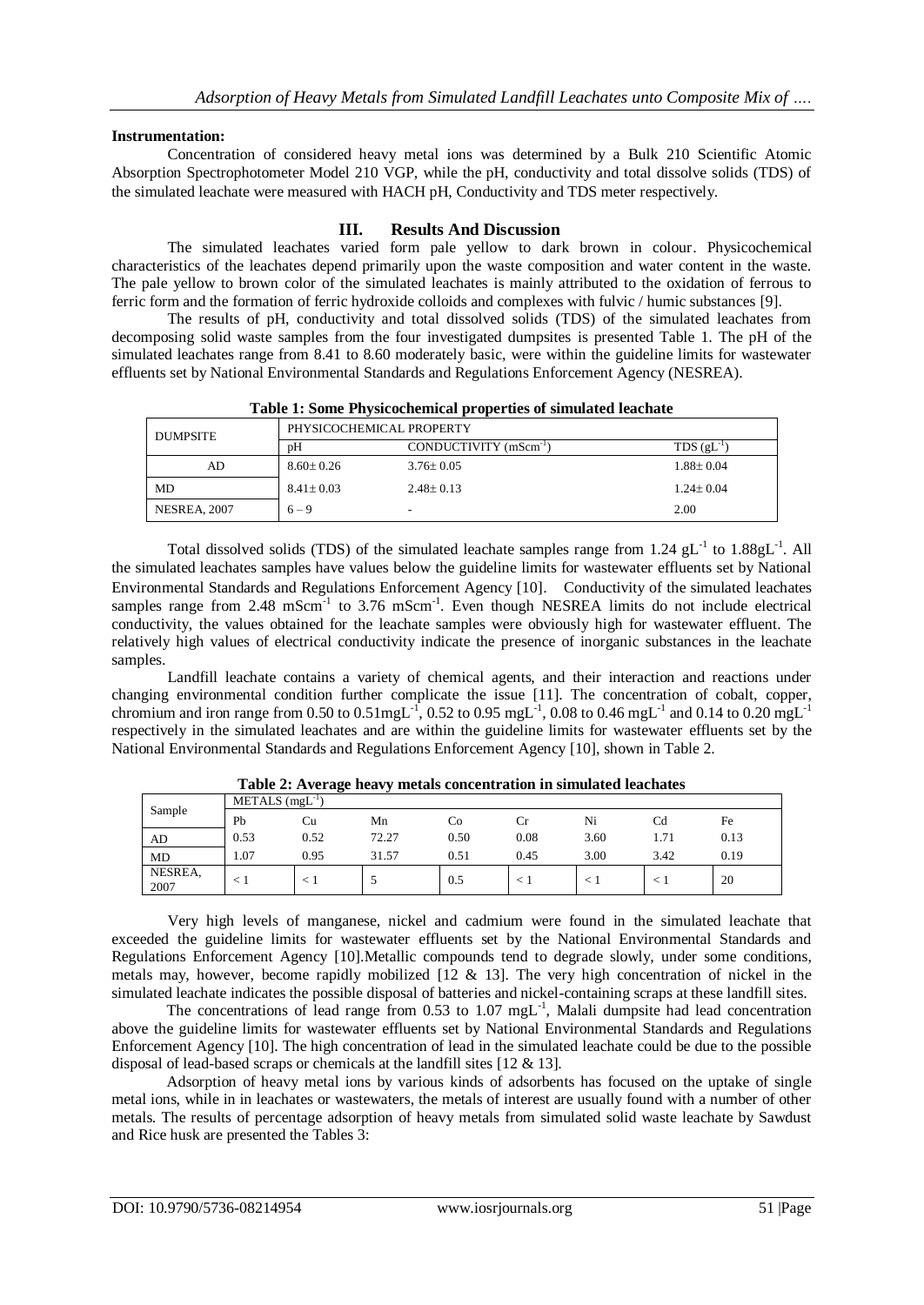| <b>DUMPSIT</b> |                  | % REMOVAL |       |       |       |           |       |                |       |  |
|----------------|------------------|-----------|-------|-------|-------|-----------|-------|----------------|-------|--|
| Е              | <b>ADSORBENT</b> | Pb        | Cu    | Mn    | Co    | <b>Cr</b> | Ni    | C <sub>d</sub> | Fe    |  |
| LEACHATE       |                  |           |       |       |       |           |       |                |       |  |
| AD             | RH               | 49.98     | 98.74 | 86.46 | 90.67 | 75.00     | 70.37 | 98.28          | 85.54 |  |
|                | <b>SD</b>        | 83.33     | 98.95 | 92.74 | 86.93 | 83.37     | 86.11 | 98.63          | 92.08 |  |
| MD             | RH               | 87.54     | 98.74 | 60.44 | 93.35 | 96.96     | 91.67 | 99.59          | 88.00 |  |
|                | <b>SD</b>        | 58.28     | 90.76 | 77.27 | 97.46 | 98.48     | 81.67 | 99.39          | 95.00 |  |

|  |  | Table 3: Percentage removal of heavy metals from simulated leachate. |  |
|--|--|----------------------------------------------------------------------|--|
|  |  |                                                                      |  |

RH: RICE HUSK; SD: SAWDUST

For lead, sawdust is a better adsorbent compared to rice husk in the simulated leachates' investigated from one dumpsite, while rice husk showed better adsorption performance in the other dumpsite.

For the heavy metals copper, cobalt, cadmium and nickel, both adsorbents (sawdust and rice husk) were found to be suitable for the removal of these metals by more than 44% in all simulated leachates and up to 99% in one case. The binding mechanisms of heavy metals by biosorption could be explained by the physical and chemical interactions between cell wall ligands and adsorbatesand occurs predominantly by passive transport mechanisms and various functional groups such as carboxyl, hydroxyl, amino and phosphate existing on the cell wall of biosorbents can bind the heavy metals [14].

For chromium, iron and Manganese: Sawdust is a more suitable adsorbent for the removal of this metal than rice husk in all cases for the removal of the heavy metal in the simulated leachates. The major components of the polymeric material in sawdust are lignin, tannins or other phenolic compounds. From the nature of the material that are efficient in capturing heavy metal ions, it can be speculated that lignin, tannins or other phenolic compounds are the active ion exchange compounds and that active sites are the phenolic groups of those compounds [15].

The results of percentage adsorption of heavy metals from simulated solid waste leachate for composite adsorbent mix are presented the Tables 4:

| AIRPORT/LAGOS ROAD DUMPSITE |                        |       |       |       |       |       |       |       |  |  |  |  |
|-----------------------------|------------------------|-------|-------|-------|-------|-------|-------|-------|--|--|--|--|
| <b>COMPOSITE</b><br>MIX     | Ph                     | Cu    | Mn    | Co    | Cr    | Ni    | Cd    | Fe    |  |  |  |  |
| CM1                         | 86.06                  | 99.21 | 98.76 | 99.84 | 97.41 | 77.85 | 99.91 | 79.43 |  |  |  |  |
| CM2                         | 49.10                  | 99.18 | 98.84 | 99.88 | 97.17 | 82.04 | 99.44 | 84.30 |  |  |  |  |
| CM3                         | 78.66                  | 99.75 | 98.86 | 99.90 | 91.13 | 86.22 | 99.89 | 83.07 |  |  |  |  |
|                             | <b>MALALI DUMPSITE</b> |       |       |       |       |       |       |       |  |  |  |  |
| CM <sub>1</sub>             | 89.33                  | 99.71 | 95.36 | 99.87 | 99.41 | 91.67 | 99.96 | 98.35 |  |  |  |  |
| CM2                         | 93.05                  | 99.70 | 95.16 | 99.82 | 99.11 | 73.42 | 99.92 | 87.53 |  |  |  |  |
| CM3                         | 82.13                  | 99.64 | 95.56 | 99.73 | 99.26 | 80.96 | 99.85 | 84.97 |  |  |  |  |

**Table 4: Percentage removal of heavy metals from simulated leachate**

 $CM1 = COMPOSITE MIX 1: 25% RICE HUSK + 75% SAW DUST$ CM2 = COMPOSITE MIX 2: 75% RICE HUSK + 25% SAW DUST

 $CM3 = COMPOSITE MIX 3: 50% RICE HUSK + 50% SAW DUST$ 

(1)

Overall Composite mix 1 is a more suitable adsorbent compared to composite mix 2 and 3. Similarly Composite Mix 1 adsorbed more of the metals compared to Sawdust and Rice husk alone in the removal the metals investigated with the exception of iron and nickel in the simulated leachates, considering that Sawdust and Rice husk are complex materials withmany possible binding sites [15], a combination of both adsorbent may have enhanced its metal-adsorbent binding capacity.

#### **Adsorption Isotherms For Composite Mix 1 :**

From the mass balance the amount of adsorbed metal ions was then calculated to get the adsorption capacity, defined as:

$$
q_t = \frac{(C_i - C_f) V}{m}
$$

Where,  $C_i$  and  $C_f$  are the initial and equilibrium or unadsorbed concentrations of metal ions in solution,  $q_t$  (mgg<sup>-1</sup>) is the amount of adsorption per unit mass of adsorbent, V is the volume of adsorbate (L) and m is the amount of adsorbent  $(g)$  [16].

To quantify the adsorption capacity of the Composite Mix 1 for the removal heavy metal ions from solid waste leachate, the Langmuir and Freundlich models were used.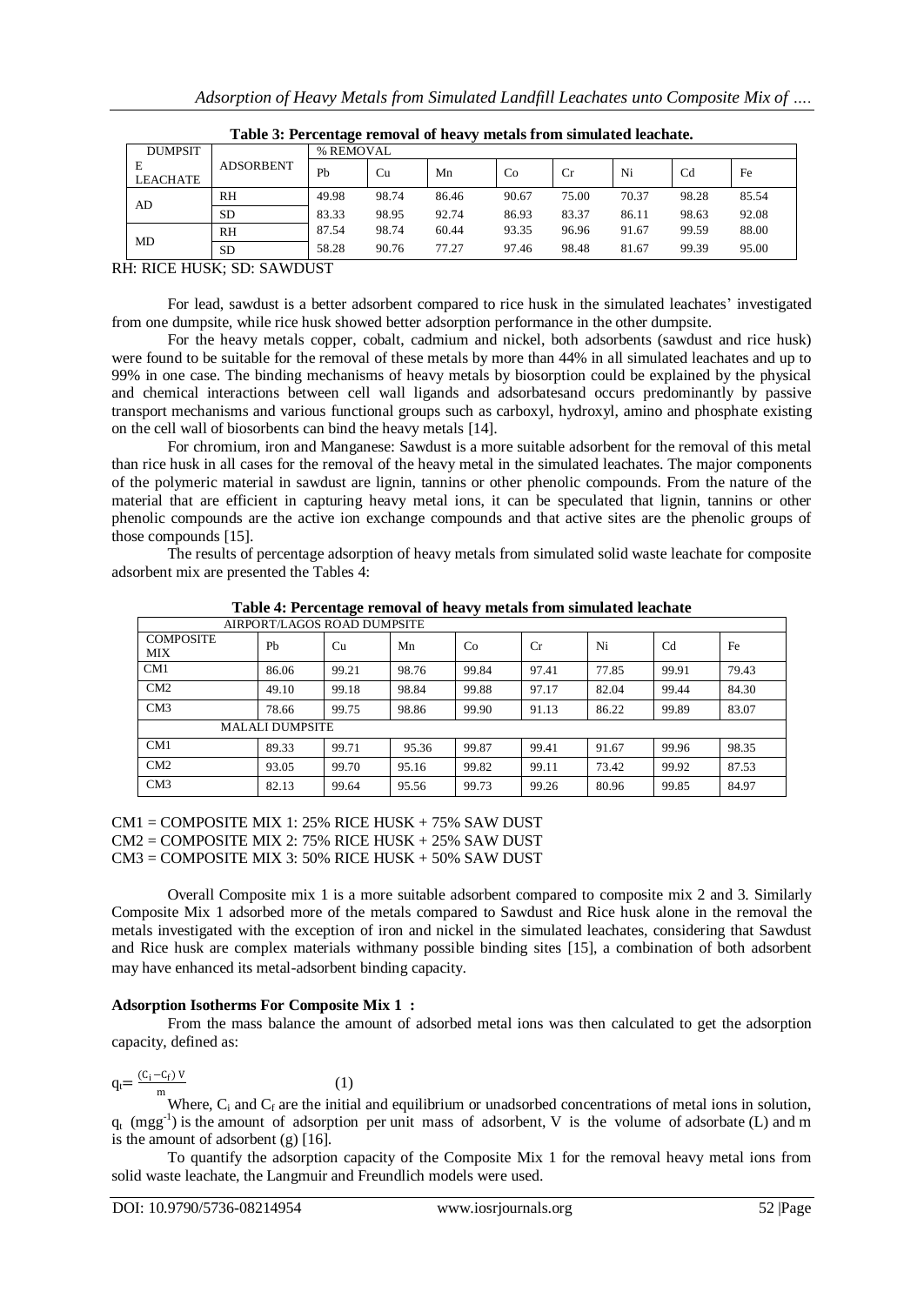The Langmuir isotherm is valid for monolayer adsorption onto a surface containing a finite number of identical sites [17]. It is represented by the following linearized equation:

# $1/q_t = 1/q_e + (1/K_Lq_e) (1/C_e)$  (2)

(3)

 $q_e$  and  $K_L$  are Langmuir constants related to the adsorption capacity and energy of adsorption respectively. These values can be obtained from a plot of  $1/q_t$  against ( $1/C_e$ )[17].

The Freundlich adsorption isotherm was also applied to the adsorption of metal ions from the simulated leachates. The Freundlich equation is represented as:

$$
q_t = K_F C_e^{-1/n}
$$
Or

Log  $q_t =$ Log  $K_F + 1/n$  Log  $C_e(4)$ 

From a plot of Log  $q_t$  vs. Log  $C_e$ , the constant  $K_F$  and exponent 'n' can be determined [17].

In both isotherms  $C_e$  is the concentration of solute remaining in solution at equilibrium (mgL<sup>-1</sup>),  $q_t$  is the amount of solute adsorbed per unit weight of solid adsorbent at equilibrium (mg/g).

Values of Langmuir and Freundlich parameters for each metal ion in the simulated leachates,and its respective correlation coefficient (R2) value are presented in Tables 5 and 6.

#### **Table 5: Langmuir parameters**

|    |                | <b>METALS</b> |         |        |                        |        |       |                |       |
|----|----------------|---------------|---------|--------|------------------------|--------|-------|----------------|-------|
|    |                | Pb            | Cu      | Mn     | Co                     | Cr     | Ni    | C <sub>d</sub> | Fe    |
| AD | $K_{L}$        | 60.71         | 1261.77 | 7.00   | $1.21 \times 10^{-14}$ | 107.58 | 85.36 | 675.53         | 64.56 |
|    | $q_e$          | 0.01          | 0.05    | 714.29 | 0.05                   | 0.01   | 0.23  | 0.17           | 0.01  |
|    | $R^2$          | 0.82          | 0.76    | 0.89   | 1.00                   | 0.69   | 0.97  | 0.89           | 0.79  |
|    |                |               |         |        |                        |        |       |                |       |
|    | $K_{L}$        | 427.25        | 2636.28 | 244.29 | 754.95                 | 334.33 | 76.29 | 104.27         | 24.46 |
| MD | $q_e$          | 0.08          | 0.09    | 2.92   | 0.05                   | 0.05   | 0.18  | 0.34           | 0.01  |
|    | $\mathbb{R}^2$ | 0.93          | 0.79    | 0.98   | 0.70                   | 0.84   | 0.92  | 0.87           | 0.94  |

#### **Table 6: Freundlich parameters**

|    |             | <b>METALS</b>  |                       |        |                        |                       |      |                |                       |
|----|-------------|----------------|-----------------------|--------|------------------------|-----------------------|------|----------------|-----------------------|
|    |             | Pb             | Cu                    | Mn     | Co                     | Cr                    | Ni   | C <sub>d</sub> | Fe                    |
| AD | $K_{\rm F}$ | $6.97x10^{-3}$ | $\Omega$              | 7.14   | 0.05                   | $4.51 \times 10^{-3}$ | 7.60 | 0.17           | $4.92 \times 10^{-3}$ |
|    | n           | 2.82           | $3.09x10^{-3}$        | 270.27 | $6.02 \times 10^{-12}$ | 15.12                 | 3.42 | 303.03         | 7.17                  |
|    | $R^2$       | 0.90           | $6.24 \times 10^{-5}$ | 0.47   | 1.00                   | 0.88                  | 0.97 | 0.98           | 0.91                  |
|    |             |                |                       |        |                        |                       |      |                |                       |
|    | $K_F$       | 0.04           | 0.09                  | 3.07   | 0.05                   | 0.04                  | 0.02 | 0.04           | 0.01                  |
| MD | n           | 5.54           | 434.78                | 108.70 | 526.32                 | 105.26                | 3.66 | 769.23         | 7.49                  |
|    | $R^2$       | 0.98           | 0.92                  | 0.86   | 0.76                   | 0.96                  | 0.98 | 0.93           | 0.94                  |

Although both isotherms can be applied, the adsorption process of Composite Mix 1 overall is best fitted by the Freundlich adsorption isotherm based on their correlation coefficient R2. The Freundlich-type adsorption isotherm is an indication of surface heterogeneity of the adsorbent. This leads to the conclusion that the surface of composite mix 1 is made up of a mixture of heterogeneous adsorption patches that are similar to each other with respect to adsorption phenomenon [18].

Correlation values obtained from the plot of t/qt against t are shown in Table 7, though it is clear that metal ions compete with one another for the binding sites and considering that sawdust and rice husk are complex materials [15], a very good fitting (linear) graph was achieved between the experimental results confirming the second order kinetics of the adsorption.

|  | Table 7: Correlation Coefficient $(R^2)$ Values |  |  |  |
|--|-------------------------------------------------|--|--|--|
|--|-------------------------------------------------|--|--|--|

| LEACHATE | $R^2$  |    |        |    |        |        |    |        |
|----------|--------|----|--------|----|--------|--------|----|--------|
|          | Pb     | Сu | Mn     | Cо | U      | Ni     | Cd | Fe     |
| AD       | 0.9987 |    | 0.9986 |    | 0.9911 | 0.9942 |    | 0.9974 |
| MD       | 0.9983 |    | 0.9997 |    | 0.9999 | 0.9817 |    | 0.9838 |

The correlation coefficient (R2) values are close to or equal to1, this indicates that the pseudo-secondorder model can be applied for the entire adsorption process for composite mix 1. Similar conclusion was also reported for the sorption of some heavy metal ions onto various adsorbent surfaces by some authors[19, 20, 21 & 22].